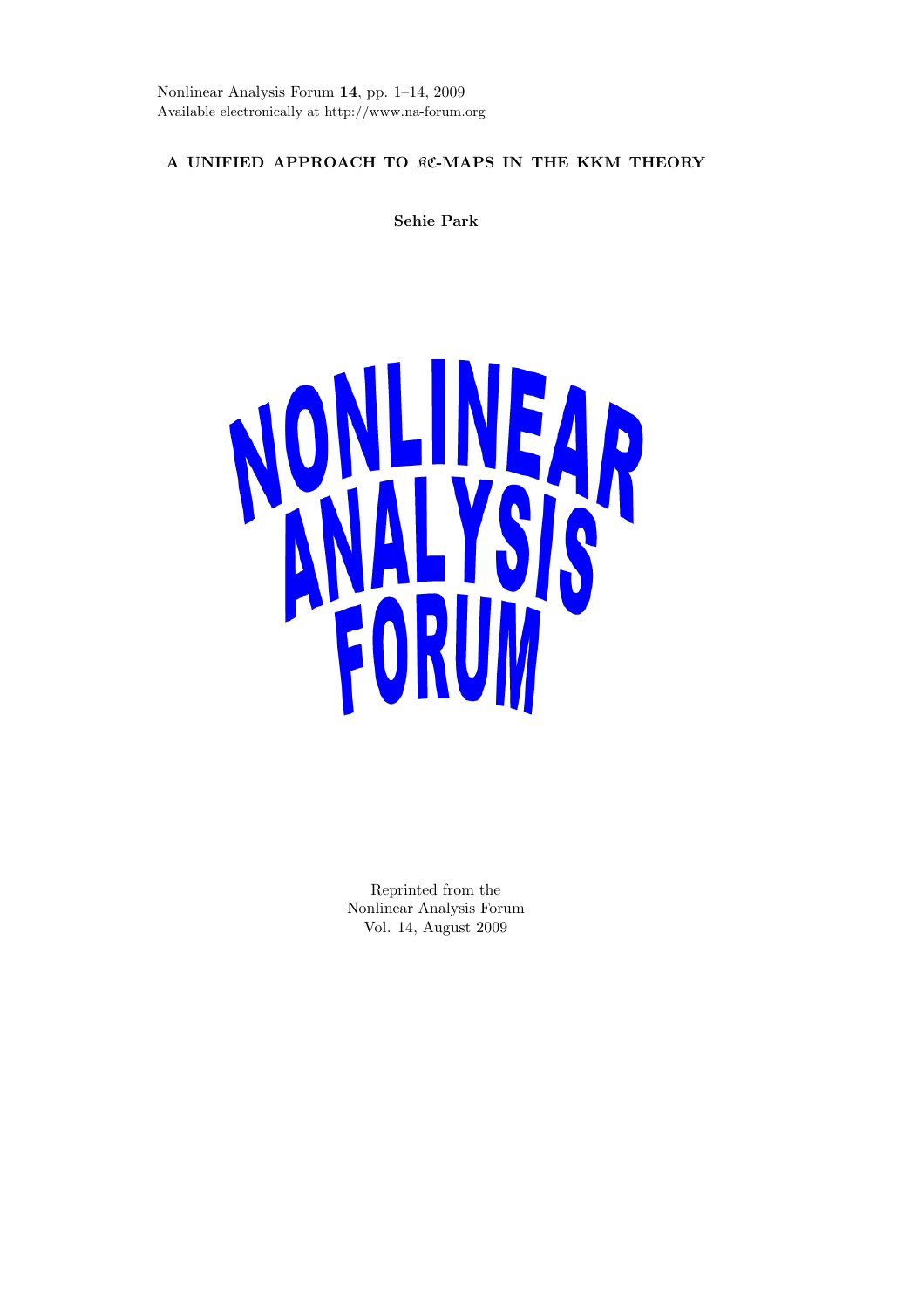# **A UNIFIED APPROACH TO** KC**-MAPS IN THE KKM THEORY**

# **Sehie Park**

*The National Academy of Sciences, ROK, Seoul 137–044; and Department of Mathematical Sciences Seoul National University Seoul 151–747, Korea* E-mail : shpark@math.snu.ac.kr

Abstract. In the KKM theory on abstract convex spaces, there have appeared multimap classes  $\mathfrak{A}^{\kappa}_{c}$ , KKM, S-KKM, s-KKM,  $\mathfrak{B}$ ,  $\mathfrak{K}$ ,  $\mathfrak{K}$ , and  $\mathfrak{K}$  $D$ . In this paper, we review mutual relations among them. We show that the multimap class S-KKM is included in the class  $\Re \mathfrak{C}$ . We also show that most of known fixed point theorems on s-KKM maps follow from the corresponding ones on  $\mathcal{B}$ -maps. Consequently, we can unify all the classes KKM, S-KKM and s-KKM to KC-maps, and the KKM theory can be upgraded.

# **1. Introduction**

The KKM theory is the study on applications of equivalent formulations or generalizations of the classical KKM theorem. At the beginning, the theory was mainly concerned with convex subsets of topological vector spaces as can be seen in the works of Fan; see [22]. Later, it has been extended to convex spaces by Lassonde [14], and to *C*-spaces (or *H*-spaces) by Horvath [7,8]. This line of generalizations of earlier works was followed by the author for generalized convex spaces or *G*-convex spaces; see [22]. Moreover, there have appeared several variations of such spaces; see [33-36]. Recently, in [28-31,33-35,38-41], the author introduced the concepts of abstract convex spaces and KKM spaces, which seem to be more adequate to establish the KKM theory for various purposes.

Early in 1993, the author [17] introduced the admissible class  $\mathfrak{A}_{c}^{\kappa}(X,Y)$  of multimaps  $X \rightarrow Y$  between topological spaces and gave lots of examples of multimaps belonging to the class. In the same year, the author initiated the study of generalized (or *G*-) convex spaces and various subclasses of the admissible class. In 1994, the author [18] showed that fundamental results in the KKM theory can be obtained in generalized forms related to  $\mathfrak{A}_c^{\kappa}(X,Y)$  and that this class has the KKM property when  $X$  is a convex space and  $Y$  is a Hausdorff space. Since then there have appeared more general multimap classes KKM, the better admissible class  $\mathfrak{B}$ ,  $S-KKM$ ,  $s-KKM$ ,  $\mathcal{RC}$ , and  $\mathcal{RD}$ ; see the references in the end of this paper.

<sup>2000</sup> Mathematics Subject Classification: Primary 47H04, 47H10. Secondary 46A16, 46A55, 52A07, 54C60, 54H25, 55M20.

Key words and phrases: Abstract convex space; KKM space; Generalized  $(G<sub>-</sub>)$  convex space;  $\phi_A$ -space; Multimap classes  $\mathfrak{RC}$ ,  $\mathfrak{RD}$ ,  $\mathfrak{B}$ , KKM, S-KKM, s-KKM.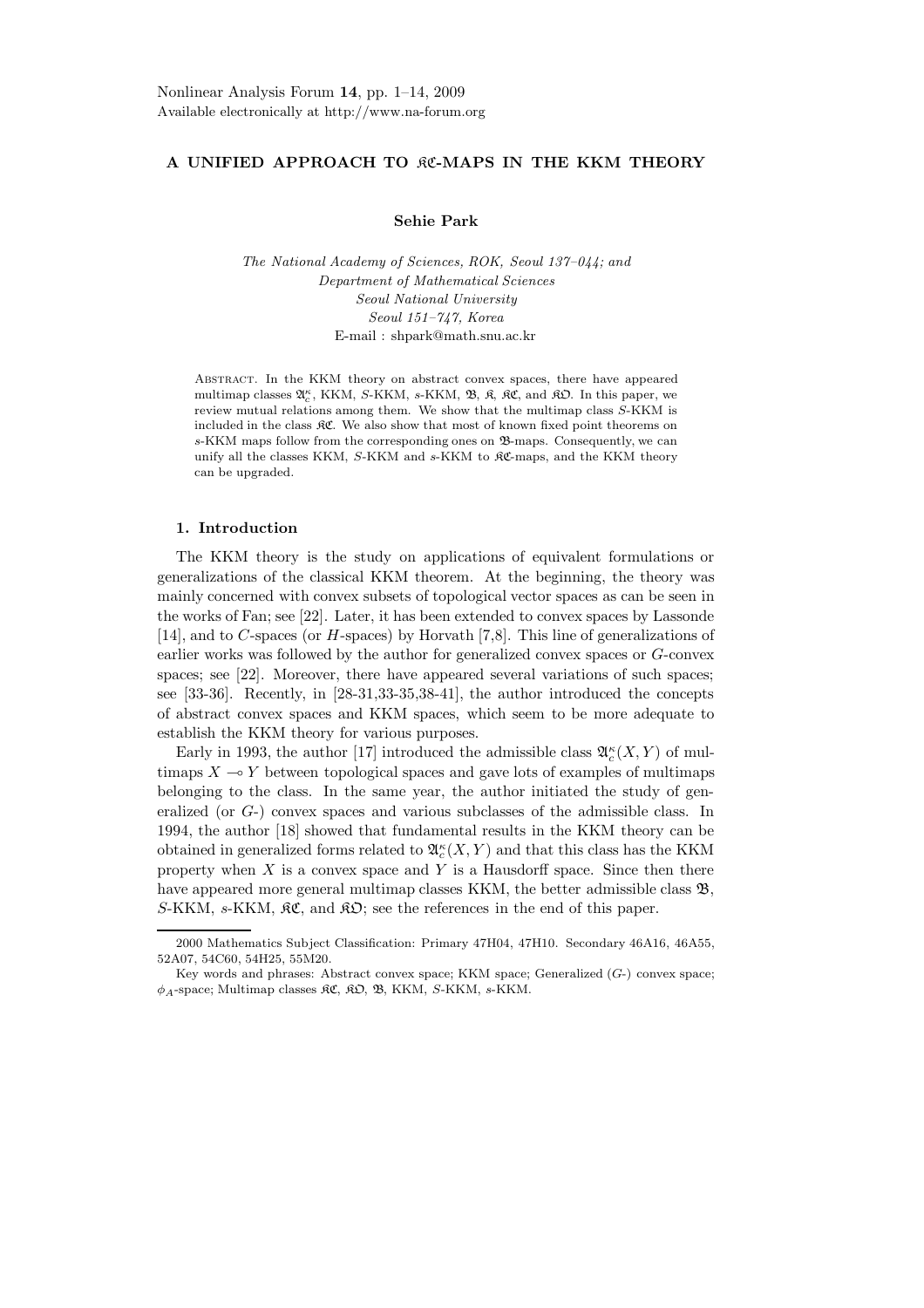It is known that the multimap with KKM property has *S*-KKM property. Most studies of the KKM class are generalized to those of *s*-KKM class with a surjective single-valued map  $s: D \to X$ ; see Chang et al. [3-6], Kuo et al. [12,13], Agarwal and O'Regan [1], and Shahzad [43]. In 2005, H. Kim [10] showed that KKM class is equivalent to *s*-KKM class with a surjective single-valued map *s*. Using this, she unified the results about these classes and the class B.

In the present paper, we investigate mutual relations among the various multimap classes in abstract convex spaces. We show that the class *S*-KKM is included in the class KC, and that most of known fixed point theorems on *s*-KKM maps follows from the corresponding ones on  $\mathfrak{B}$ -maps. Consequently, we can destroy the classes KKM, *S*-KKM and *s*-KKM from the KKM theory.

## **2. Abstract convex spaces**

In this preliminary section, we follow mainly our previous work [41].

Let  $\langle D \rangle$  denote the set of all nonempty finite subsets of a set *D*. Multimaps are also called simply maps.

Recall the following in [28-31,37-41]:

**Definition.** An abstract convex space  $(E, D; \Gamma)$  consists of a topological space *E*, a nonempty set *D*, and a map  $\Gamma : \langle D \rangle \to E$  with nonempty values  $\Gamma_A := \Gamma(A)$ for  $A \in \langle D \rangle$ .

For any  $D' \subset D$ , the Γ-convex hull of  $D'$  is denoted and defined by

$$
\operatorname{co}_{\Gamma} D' := \bigcup \{ \Gamma_A \mid A \in \langle D' \rangle \} \subset E.
$$

A subset *X* of *E* is called a  $\Gamma$ -convex subset of  $(E, D; \Gamma)$  relative to  $D'$  if for any  $N \in \langle D' \rangle$ , we have  $\Gamma_N \subset X$ , that is,  $\text{co}_{\Gamma} D' \subset X$ .

When  $D \subset E$ , a subset X of E is said to be  $\Gamma$ -convex if  $\text{co}_{\Gamma}(X \cap D) \subset X$ ; in other words, *X* is Γ-convex relative to  $D' := X \cap D$ . In case  $E = D$ , let  $(E; \Gamma) := (E, E; \Gamma).$ 

**Example.** The following are typical examples of abstract convex spaces. Others can be seen in [41].

(1) A *convexity space*  $(E, \mathcal{C})$  in the classical sense consists of a topological space *E* and a family C of subsets of *E* such that *E* itself is an element of C and C is closed under arbitrary intersection. For details, see [44], where the bibliography lists 283 papers. For any subset  $X \subset E$ , its C-convex hull is defined and denoted by  $\text{Co}_C X := \bigcap \{Y \in \mathcal{C} \mid X \subset Y\}$ . We say that *X* is *C*-*convex* if  $X = \text{Co}_C X$ . Now we can consider the map  $\Gamma : \langle E \rangle \to E$  given by  $\Gamma_A := \text{Co}_\mathcal{C} A$  for each  $A \in \langle E \rangle$ . Then  $(E, \mathcal{C})$  becomes our abstract convex space  $(E, \Gamma)$ .

(2) A convex space  $(X, D; \Gamma)$  is a triple where X is a subset of a vector space,  $D \subset X$  such that co  $D \subset X$ , and each  $\Gamma_A$  is the convex hull of  $A \in \langle D \rangle$  equipped with the Euclidean topology. This concept generalizes the one due to Lassonde for  $X = D$ ; see [14]. However he obtained several KKM type theorems w.r.t.  $(X, D; \Gamma)$ .

(3) A triple  $(X, D; \Gamma)$  is called an *H*-space by Park if X is a topological space, D a nonempty subset of *X*, and  $\Gamma = {\Gamma_A}$  a family of contractible (or, more generally,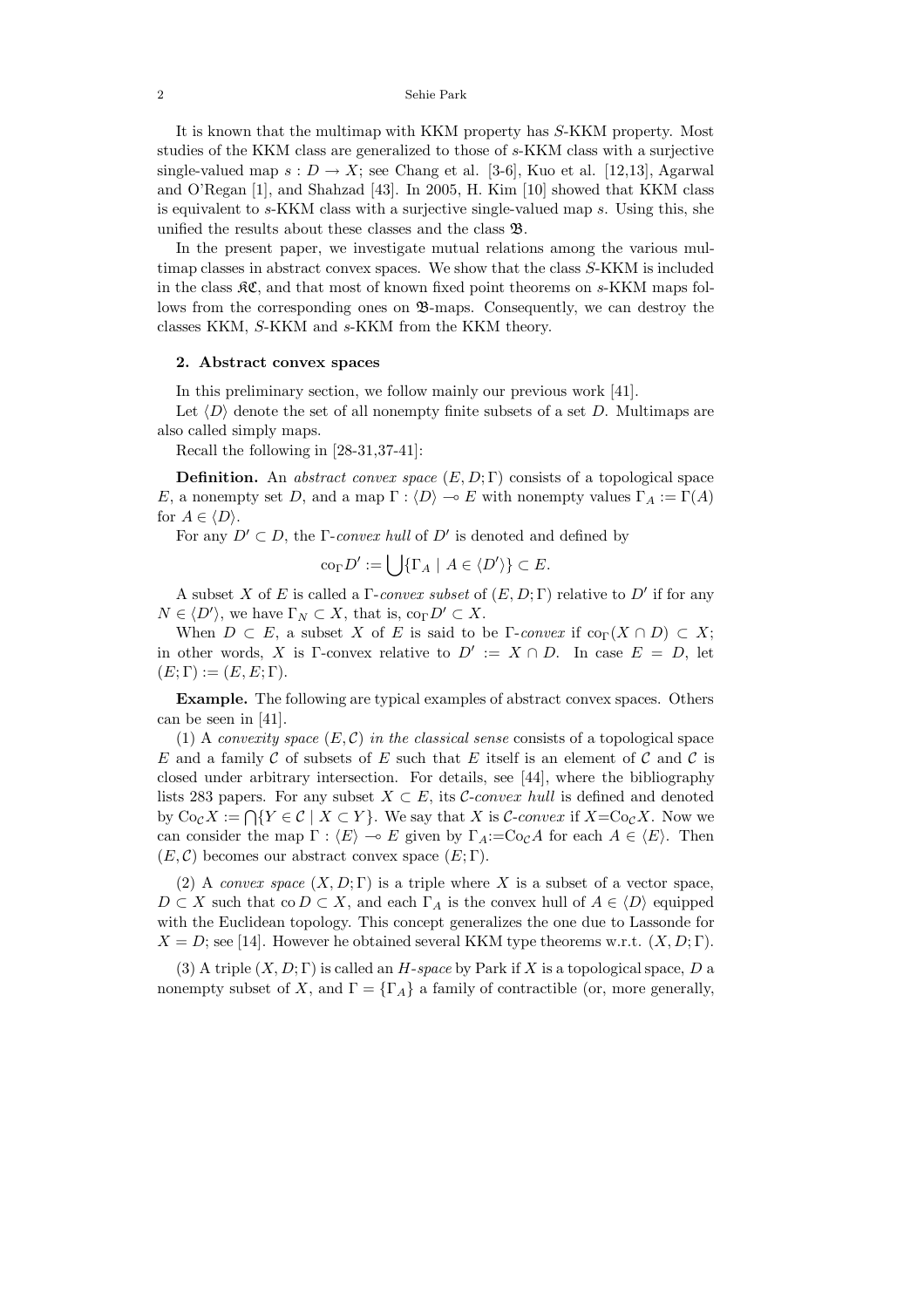*ω*-connected) subsets of *X* indexed by  $A \in \langle D \rangle$  such that  $\Gamma_A \subset \Gamma_B$  whenever  $A \subset B \in \langle D \rangle$ . If  $D = X$ ,  $(X; \Gamma)$  is called a *C*-space by Horvath [7,8].

(4) A generalized convex space or a *G*-convex space (*X, D*; Γ) due to Park is an abstract convex space such that for each  $A \in \langle D \rangle$  with the cardinality  $|A| = n + 1$ , there exists a continuous function  $\phi_A : \Delta_n \to \Gamma(A)$  such that  $J \in \langle A \rangle$  implies  $\phi_A(\Delta_J) \subset \Gamma(J)$ .

Here,  $\Delta_J$  is the face of  $\Delta_n$  corresponding to  $J \in \langle A \rangle$ ; that is, if  $A = \{a_0, a_1, \ldots, a_n\}$ and  $J = \{a_{i_0}, a_{i_1}, \ldots, a_{i_k}\} \subset A$ , then  $\Delta_J = \text{co}\{e_{i_0}, e_{i_1}, \ldots, e_{i_k}\}$ . Recall that examples (2) and (3) are *G*-convex spaces. For details, see references of [22-27].

(5) A  $\phi_A$ -space  $(X, D; {\phi_A}_{A \in \langle D \rangle})$  consists of a topological space X, a nonempty set *D*, and a family of continuous functions  $\phi_A : \Delta_n \to X$  (that is, singular *n*simplices) for  $A \in \langle D \rangle$  with  $|A| = n + 1$ . Every  $\phi_A$ -space can be made into a *G*-convex space; see [33-36].

**Definition.** Let  $(E, D; \Gamma)$  be an abstract convex space and Z a topological space. For a map  $F: E \to Z$  with nonempty values, if a map  $G: D \to Z$  satisfies

$$
F(\Gamma_A) \subset G(A) := \bigcup_{y \in A} G(y) \quad \text{for all } A \in \langle D \rangle,
$$

then *G* is called a KKM map with respect to *F*. A KKM map  $G : D \multimap E$  is a KKM map with respect to the identity map 1*E*.

A map  $F: E \to Z$  is called a  $\mathfrak{RC}$ -map [resp., a  $\mathfrak{RO}$ -map] if, for any closed-valued [resp., open-valued] KKM map  $G: D \to Z$  with respect to *F*, the family  $\{G(y)\}_{y \in D}$ has the finite intersection property. In this case, we denote  $F \in \mathcal{RC}(E, Z)$  [resp,  $F \in \mathfrak{KO}(E,Z)$ ].

**Definition.** The partial KKM principle for an abstract convex space  $(E, D; \Gamma)$  is the statement  $1_E \in \mathfrak{RC}(E, E)$ ; that is, for any closed-valued KKM map  $G : D \to E$ , the family  ${G(y)}_{y\in D}$  has the finite intersection property. The KKM principle is the statement  $1_E \in \mathfrak{RC}(E, E) \cap \mathfrak{RO}(E, E)$ ; that is, the same property also holds for any open-valued KKM map.

An abstract convex space is called a KKM space if it satisfies the KKM principle.

Examples of  $\mathcal{RC}\text{-maps}$ ,  $\mathcal{RD}\text{-maps}$ , and KKM spaces are given in [31,38-42]. Especially, every *G*-convex space is a KKM space.

In our recent works [38-40], we studied the elements or foundations of the KKM theory on abstract convex spaces and noticed there that many important results therein are related to the partial KKM principle.

Now we have the following diagram for triples (*E,D*; Γ):

Simplex  $\implies$  Convex subset of a t.v.s.  $\implies$  Lassonde type convex space

 $\implies$  *H*-space  $\implies$  *G*-convex space  $\iff$   $\phi$ <sub>*A*</sub>-space  $\implies$  KKM space

 $\implies$  Space satisfying the partial KKM principle

 $\Rightarrow$  Abstract convex space.

It is not known yet whether there is a space satisfying the partial KKM principle which is not a KKM space.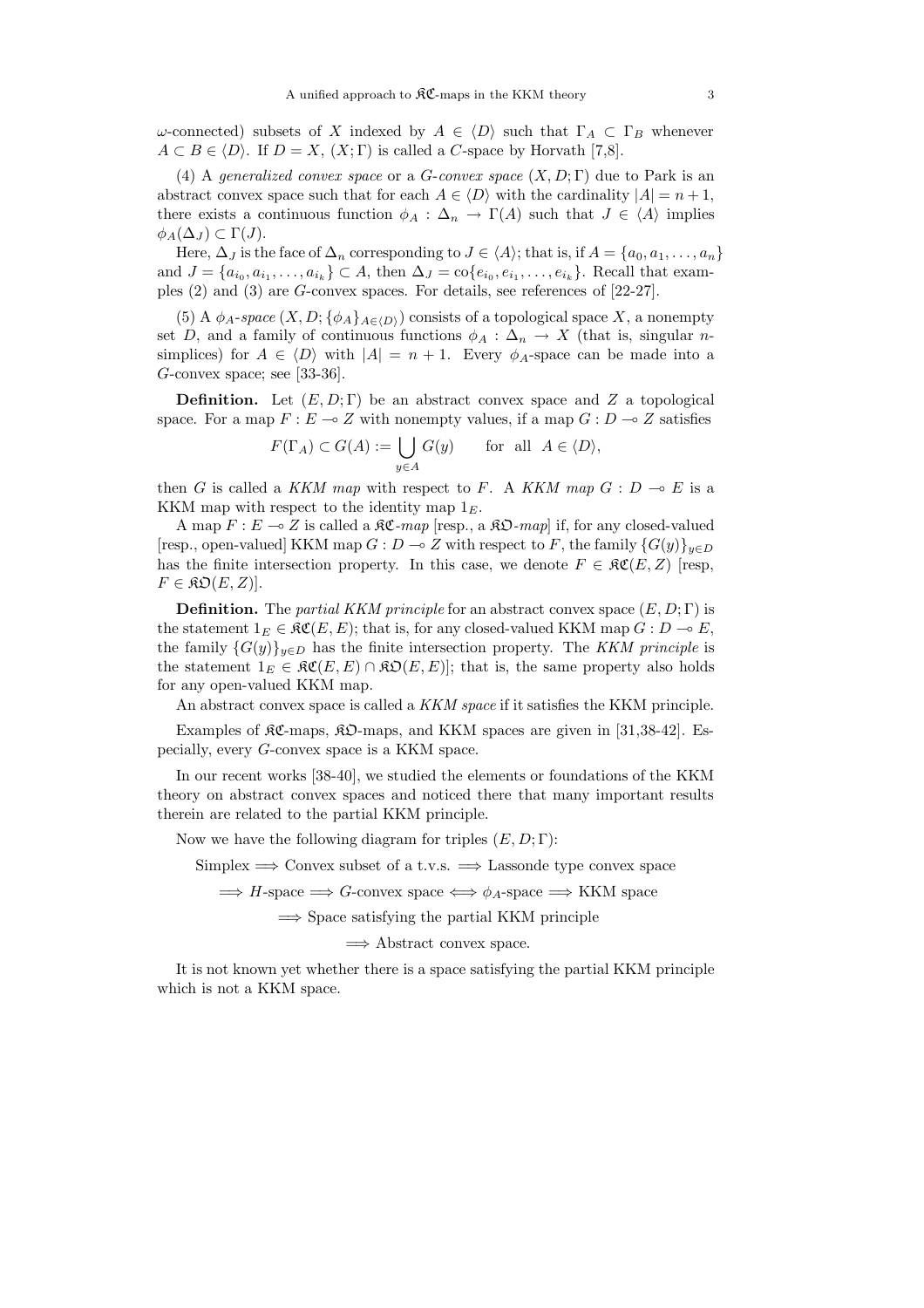**Definition.** Let  $(E, D; \Gamma)$  be an abstract convex space, X a nonempty subset of  $E$ , and  $Y$  a topological space. We define the better admissible class  $\mathfrak{B}$  of maps from *X* into *Y* as follows:

 $F \in \mathfrak{B}(X,Y) \iff F : X \to Y$  is a map such that, for any  $\Gamma_N \subset X$ , where  $N \in \langle D \rangle$  with the cardinality  $|N| = n + 1$ , and for any continuous function *p* :  $F(\Gamma_N) \to \Delta_n$ , there exists a continuous function  $\phi_N : \Delta_n \to \Gamma_N$  such that the composition

$$
\Delta_n \xrightarrow{\phi_N} \Gamma_N \xrightarrow{F|_{\Gamma_N}} F(\Gamma_N)^p \longrightarrow \Delta_n
$$

has a fixed point. Note that  $\Gamma_N$  can be replaced by the compact set  $\phi_N(\Delta_n) \subset X$ .

This concept extends the corresponding one for *G*-convex spaces appeared in [27], where lots of examples are given. The above definition also works for  $\phi_A$ -spaces  $(X, D; {\phi_A}_{A \in (D)}).$ 

### **3. The rise and fall of** S**-KKM maps**

In this section, we show that all of the so-called *S*-KKM maps can be made into KC-maps on certain abstract convex spaces.

In early 1990's, the author introduced the admissible class  $\mathfrak{A}_{c}^{\kappa}(X,Y)$  of multimaps  $X \to Y$  between topological spaces. In 1994, the author [18] showed that fundamental results in the KKM theory for convex spaces can be obtained in farreaching generalized forms related to  $\mathfrak{A}_{c}^{\kappa}(X,Y)$  and that this class has the KKM property when *X* is a convex space and *Y* is a Hausdorff space as follows:

**Proposition 3.1.** [18, Corollary 2] *Let* (*X, D*) *be a convex space, Y a Hausdorff space,*  $F \in \mathfrak{A}_{c}^{\kappa}(X, Y)$ *, and*  $G : D \to Y$  *such that, for any*  $N \in \langle D \rangle$ *,*  $F(\text{co } N) \subset$ *G*(*N*)*.* Then the family  $\{\overline{Gx} \mid x \in D\}$  has the finite intersection property.

Motivated by this, Chang and Yen [5] in 1996 defined the KKM class of maps on convex subsets of vector spaces as follows:

**Definition.** [5] Let *X* be a convex subset of a vector space and *Y* a topological space. A multimap  $F: X \to Y$  is said to have the KKM property if, for any map  $G: X \rightarrow Y$  satisfying

$$
F(\text{co } N) \subset G(N) \qquad \text{for all} \ \ N \in \langle X \rangle,
$$

the family  ${\overline{Gx}}_{x\in X}$  has the finite intersection property. Let

 $KKM(X, Y) := \{F : X \to Y \mid F$  has the KKM property}.

Note that, in our terminology in Section 2, for the convex space  $(X; \text{co})$ , this  $implies$   $F \in \mathfrak{RC}(X, Y)$ .

Naturally, their KKM class contains  $\mathfrak{A}^{\kappa}_c$ -class from convex spaces into Hausdorff spaces, but significant proper examples of the former not in the latter were hard to find.

In the same year, Chang and Yen [6] introduced the concept of *S*-KKM map. Since then, a number of authors followed their way and tried to rewrite many known results in the KKM theory using this concept or its modifications like *S*-KKM class.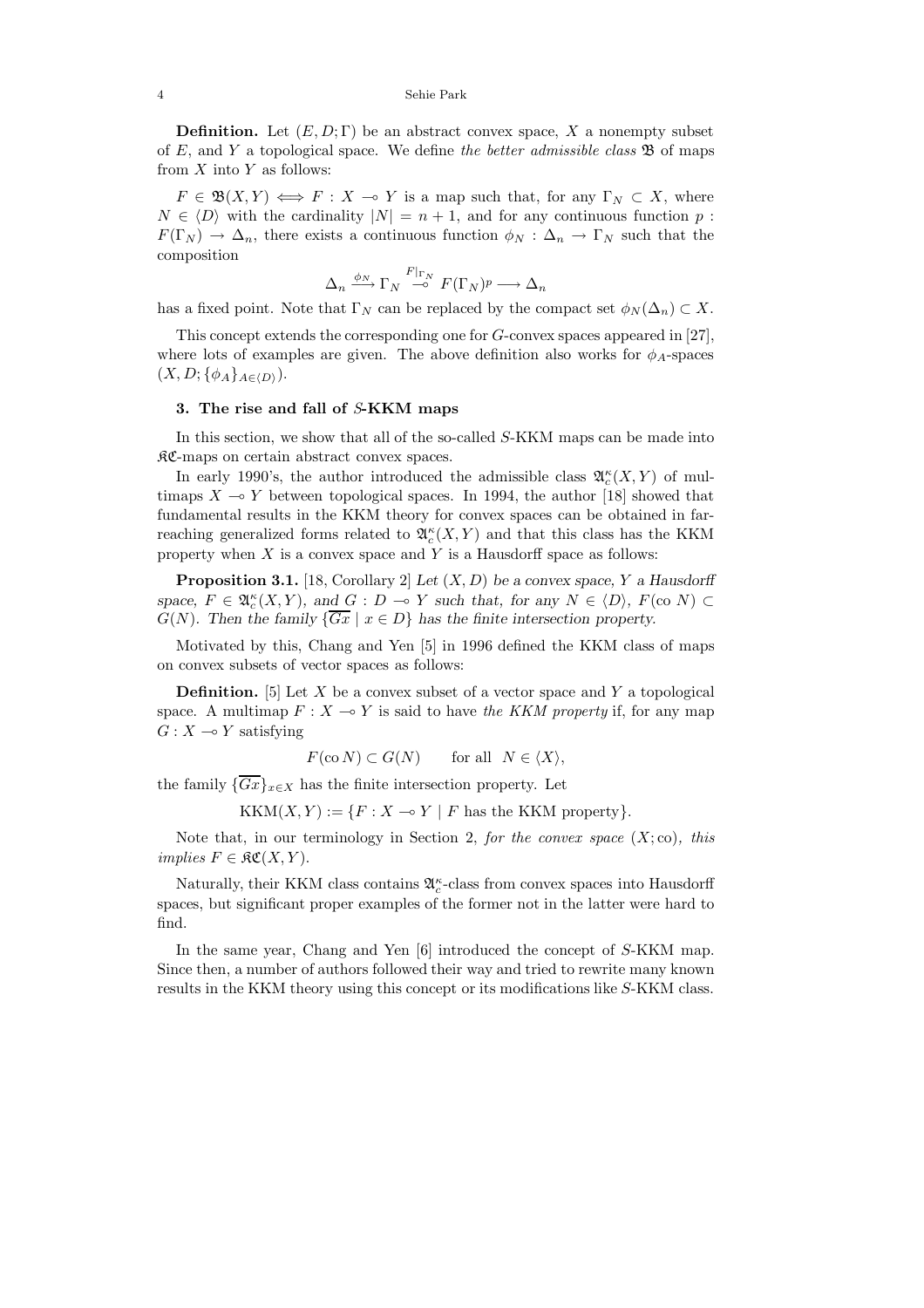On the other hand, in 1997, the author [19] extended the  $\mathfrak{A}_c^{\kappa}$ -class to the 'better' admissible B-class on convex spaces, supplied a large number of examples, and showed that, in the class of compact closed multimaps from convex spaces into Hausdorff spaces, two subclasses  $\mathfrak B$  and  $\mathfrak {RC}$  coincide [19].

For *G*-convex spaces, such multimap classes are extended and investigated by a number of authors. For references, see [27].

In 1998, the S-KKM map in [6] was generalized as follows:

**Definition.** [15] Let *X* be a nonempty set,  $(Y;\Gamma)$  be a *G*-convex space, *S*, *T* : *X* → *Y*. Then *T* is a generalized S-KKM map if, for each  $A \in \langle X \rangle$ , co<sub>Γ</sub>*S*(*A*) ⊂  $T(A)$ .

When  $X = Y$  is a convex subset of a vector space, if we let  $\text{co}_{\Gamma}(A) = \text{co }A$  for any  $A \in \langle X \rangle$ , then *T* is an *S*-KKM map, implying *T* is a generalized *S*-KKM map. However, note that, for the H-space  $(Y, X; \Lambda)$ ,  $T: X \to Y$  becomes simply a KKM map, where  $\Lambda_A := \text{cop } S(A)$  for each  $A \in \langle X \rangle$ .

The so-called S-KKM maps in [6] was extended in 1999 [4] as follows:

**Definition.** [4] Let *X* be a nonempty set, *Y* a nonempty convex set of a vector space, and *Z* a topological space. If  $S : X \to Y$ ,  $F : Y \to Z$ , and  $G : X \to Z$  are three multimaps satisfying

$$
F(\cos(A)) \subset G(A)
$$

for any  $A \in \langle X \rangle$ , then *G* is called a generalized *S*-KKM map with respect to *F*. If the map *F* satisfies the requirement that for any generalized *S*-KKM map *G* with respect to *F* the family  $\{\overline{Gx} \mid x \in X\}$  has the finite intersection property, then *F* is said to have the *S*-KKM property. The class  $S\text{-}KKM(X, Y, Z)$  is defined to be the set  $\{F: Y \multimap Z \mid F \text{ has the } S\text{-KKM property}\}.$ 

In the case where  $X = Y$  and *S* is the identity function  $1_X$ , then *S*-KKM $(X, Y, Z)$  $=$  KKM $(X, Z)$ .

Note that, by letting  $\Gamma_A := \text{co } S(A)$  for any  $A \in \langle X \rangle$ , we have an abstract convex space  $(Y, X; \Gamma)$ , for which *G* is simply KKM with respect to

$$
F \in \mathfrak{RC}(X, Z) := S\text{-KKM}(X, Y, Z).
$$

For a single-valued map  $s: X \to Y$ , we can consider a class  $s\text{-}KKM(X, Y, Z)$ .

In 2000, Huang and Jeng [9] obtained a fixed point result for *S*-KKM maps and corrected a result due to Park [20].

In 2001, Chang et al. [3] followed Park's previous works and claimed to extend one of Park's theorem to *s*-KKM maps. Later it was known that their new result is a simple reformulation of known one.

For *G*-convex spaces, such multimap classes are extended and investigated by a number of authors. In 2003, the author [25] introduced the classes  $\mathfrak{K}$ ,  $\mathfrak{K}C$  and KO of multimaps from a *G*-convex space into a topological space. There the KKM property is generalized to *G*-convex spaces as follows: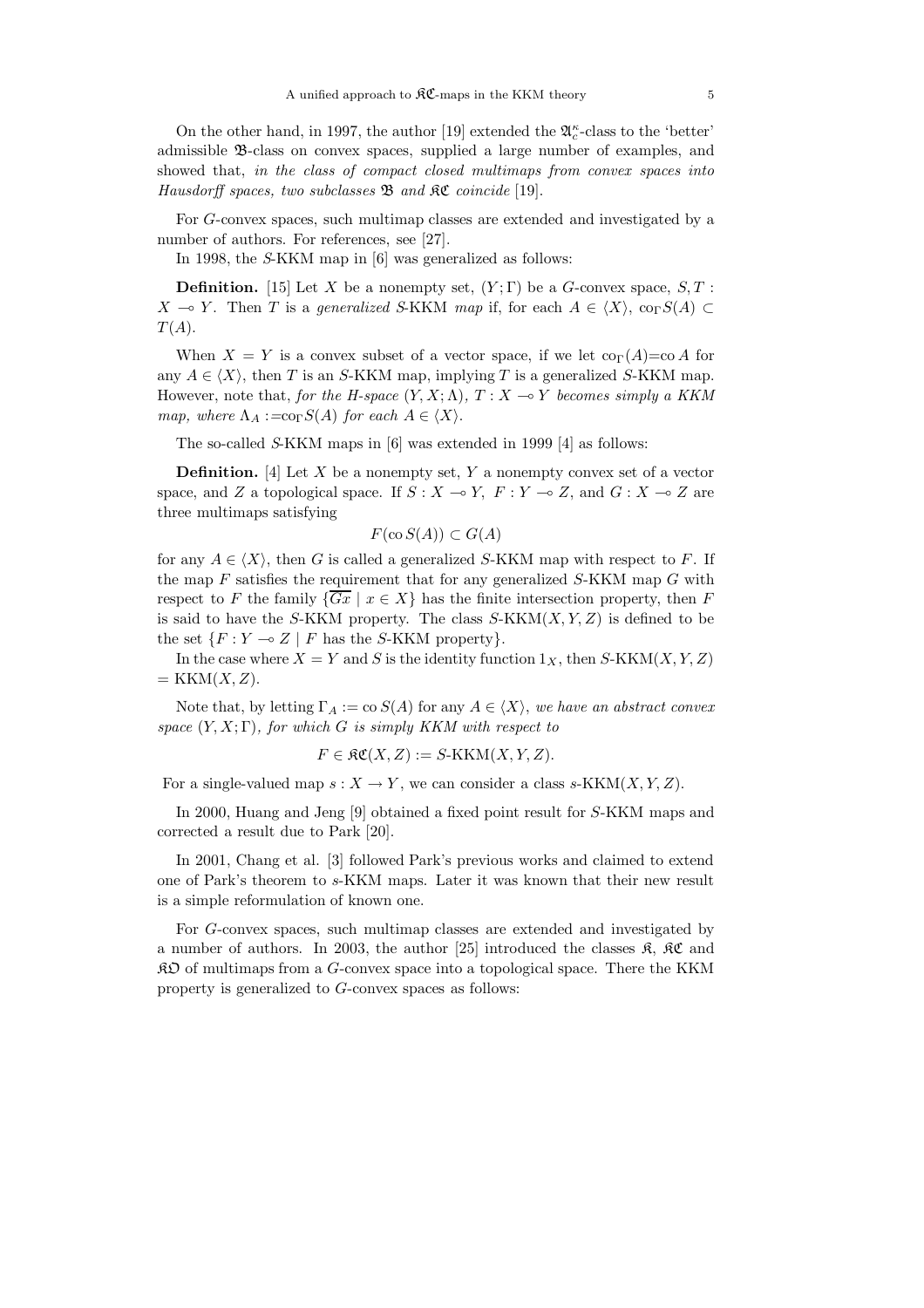**Definition.** [25] Let (*X, D*; Γ) be a *G*-convex space and *Y* a topological space. A multimap  $F: X \to Y$  is said to have the KKM property if, for any map  $G: D \to Y$ satisfying

$$
F(\Gamma_N) \subset G(N) \quad \text{for all} \quad N \in \langle D \rangle,
$$

the family  ${G(x)}_{x\in D}$  has the finite intersection property. We denote  $\mathfrak{K}(X,Y) :=$  ${F : X \multimap Y \mid F \text{ has the KKM property}}$ . Let  $\Re$  denote the class  $\Re$  for closedvalued maps  $G$ , and  $\mathcal{R}D$  for open-valued maps  $G$ .

This is followed by H. Kim and the author [11].

In 2005, Kim [10] showed that the *S*-KKM property can be extended to *G*-convex spaces as follows:

**Definition.** [10] If a map  $S: D \to X$  and multimaps  $F: X \to Y$  and  $G: D \longrightarrow Y$  are satisfying

$$
F(\Gamma_{S(A)}) \subset G(A)
$$
 for all  $A \in \langle D \rangle$ ,

the family  $\{\overline{G(x)}\}_{x \in D}$  has the finite intersection property. The class *S*-KKM(*D*,  $X, Y$  is defined to be the set  $\{F : X \to Y \mid F \text{ has the } S\text{-KKM property}\}.$ 

Note that, a map  $F: X \to Y$  having the *S*-KKM property has the KKM property for the abstract convex space  $(X, D; \Lambda)$ , where  $\Lambda_A := \text{co}_\Gamma S(A)$  for each  $A \in \langle X \rangle$ . Note that  $(X, D; \Lambda)$  is a *G*-convex space if *S* is a single-valued function *s*.

Moreover, Kim [10] showed that two classes KKM and *s*-KKM of multimaps from a convex space into a topological space are identical whenever *s* is surjective [this is the only case *S*-KKM is meaningful].

In 2007, imitating the original definition of S-KKM maps of Chang et al. [3], Amini et al.  $[2]$  defined the S-KKM class for a classical convexity space  $(X, \mathcal{C})$  with a nonempty set *Z* and a topological space *Y* as follows:

**Definition**. [2] If  $S: Z \to X$ ,  $F: X \to Y$ , and  $G: Z \to Y$  are three multimaps satisfying

 $F(\text{Co}_\mathcal{C}(S(A)) \subset G(A)$  for each  $A \in \langle Z \rangle$ ,

then *G* is called a C-S-KKM map with respect to *F*. If the map  $F : X \to Y$ satisfies the requirement that for any  $C$ -S-KKM map  $G$  with respect to  $F$ , the family  ${G(z) | z \in Z}$  has the finite intersection property, then *F* is said to have the S-KKM property with respect to  $\mathcal{C}$ . Let

 $S-KKM_{\mathcal{C}}(Z, X, Y) := \{F : X \multimap Y \mid F \text{ has the } S-KKM \text{ property with respect to } \mathcal{C}\}.$ 

It should be noted that, by putting  $\Gamma_A := \text{Co}_\mathcal{C}(S(A))$  for each  $A \in \langle Z \rangle$ , we have an abstract convex space  $(X, Z; \Gamma)$  and  $S-KKM_{\mathcal{C}}(Z, X, Y)$  becomes simply  $\mathfrak{RC}(X, Y)$ .

In 2006, Kuo et al. [12] stated a coincidence theorem in S-KKM class and some corollaries.

In 2007, Kuo et al. [13] introduced the strict KKM property of multimaps in generalized convex spaces and investigated the fixed point problem for multimaps having this property on almost Γ-convex subsets of locally *G*-convex uniform spaces.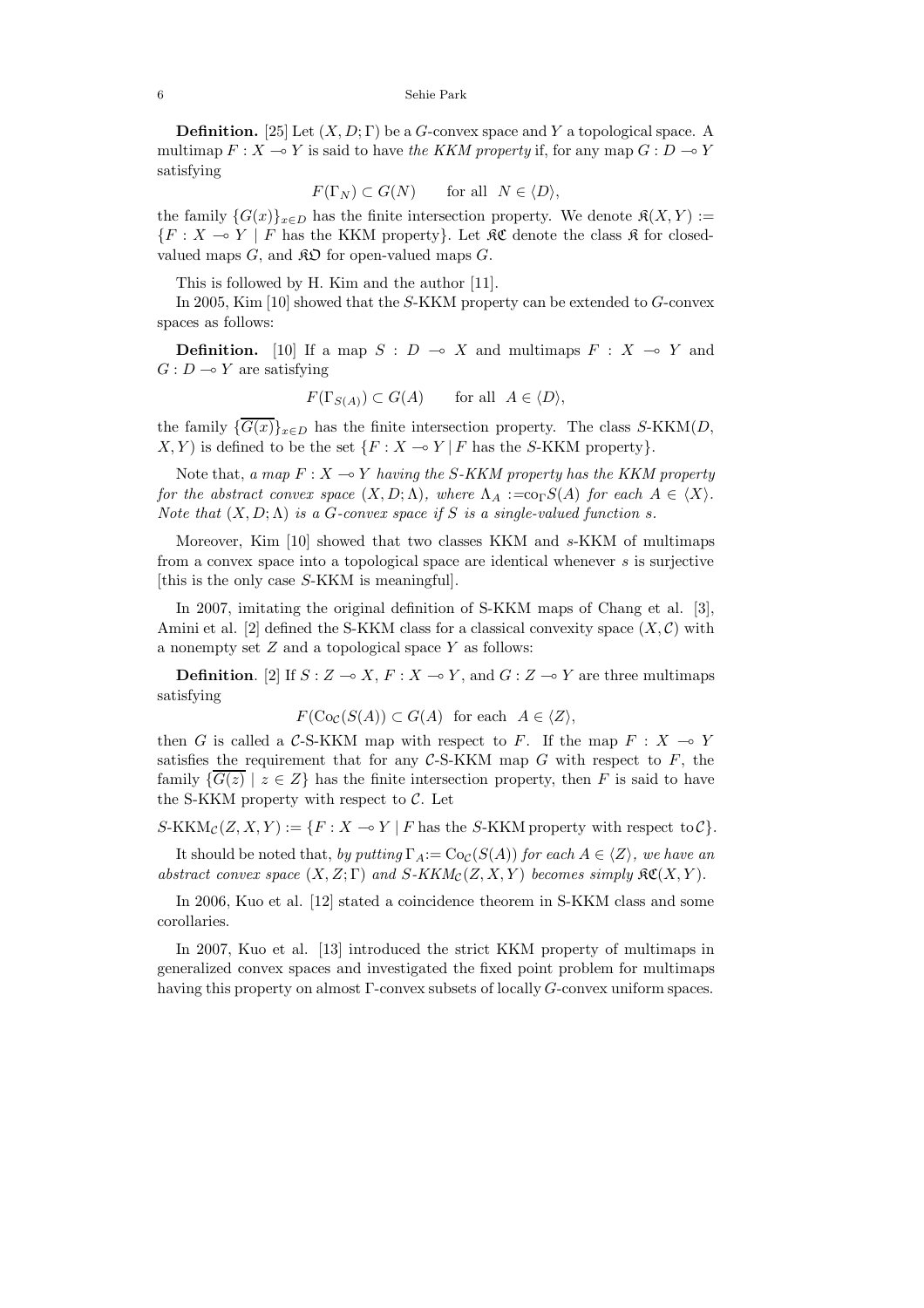Recently, in [27], we observed that any *S*-KKM class on abstract convex spaces is included in the  $\mathcal{RC}$  class. Therefore, it seems to be the proper time to eliminate such S-KKM class.

The aim of introducing such S-KKM class was to properly extend known fixed point theorems (mainly due to the present author) to maps in such class. However, the map classes adequate to establish such theorems are known to belong to the 'better' admissible class B, and actually the so-called S-KKM classes are not adequate and have no practical examples; see [26,30,31].

The following is known [38], where  $\mathbb C$  is the class of continuous functions:

**Proposition 3.2.** [38, Lemma 6] *Let*  $(E, D; \Gamma)$  *be a G*-convex space and *Z a topological space. Then*

 $(1)$   $\mathbb{C}(E, Z) \subset \mathfrak{A}_{c}^{\kappa}(E, Z) \subset \mathfrak{B}(E, Z);$ 

 $(2)$   $\mathbb{C}(E, Z)$  ⊂  $\mathfrak{RC}(E, Z)$  ∩  $\mathfrak{RO}(E, Z)$ *;* and

(3) [11]  $\mathfrak{A}_{c}^{\kappa}(E, Z) \subset \mathfrak{KC}(E, Z) \cap \mathfrak{KD}(E, Z)$  *if* Z is Hausdorff.

Consider the following condition for a *G*-convex space  $(E \supset D; \Gamma)$ :

(\*)  $\Gamma_{\{x\}} = \{x\}$  for each  $x \in D$ ; and, for each  $N \in \langle D \rangle$  with the cardinality  $|N| =$ *n* + 1, there exists a continuous function  $\phi_N : \Delta_n \to \Gamma_N$  such that  $\phi_N(\Delta_n) = \Gamma_N$ and that  $J \in \langle N \rangle$  implies  $\phi_N(\Delta_J) = \Gamma_J$ .

Note that every convex space satisfies condition (∗).

**Theorem 3.3.** [38, Theorem 16] *Let*  $(E, D; \Gamma)$  *be a G-convex space and Z a topological space.*

(1) If *Z* is a Hausdorff space, then every compact map  $F \in \mathfrak{B}(E, Z)$  belongs to  $\mathfrak{RC}(E,Z)$ .

(2) If  $F: E \to Z$  is a closed map such that  $F \phi_N \in \mathfrak{RC}(\Delta_n, Z)$  for any  $N \in \langle D \rangle$ with the cardinality  $|N| = n + 1$ , then  $F \in \mathfrak{B}(E, Z)$ .

(3) In the class of closed maps defined on a *G*-convex space  $(E \supset D; \Gamma)$  satisfying condition (\*) into a space *Z*, a map  $F \in \mathfrak{RC}(E, Z)$  belongs to  $\mathfrak{B}(E, Z)$ .

**Remark.** In (2), note that for any map  $F \in \mathfrak{A}_{c}^{\kappa}(E, Z)$ , we have  $F \phi_N \in$  $\mathfrak{A}_{c}^{\kappa}(\Delta_{n}, Z) \subset \mathfrak{KC}(\Delta_{n}, Z) \cap \mathfrak{KD}(\Delta_{n}, Z)$  when *Z* is Hausdorff; see [11].

**Corollary 3.4.** [38, Corollary 16.1] *In the class of compact closed maps defined on a G*-convex space  $(E \supset D; \Gamma)$  *satisfying condition* (\*) *into a Hausdorff space Z*, *two subclasses*  $\Re\mathfrak{C}(E, Z)$  *and*  $\Re(E, Z)$  *are identical.* 

**Corollary 3.5.** [38, Corollary 16.2] *In the class of compact closed maps defined on a convex space*  $(X, D)$  *into a Hausdorff space*  $Z$ *, two subclasses*  $\mathfrak{RC}(X, Z)$  *and* B(*X, Z*) *are identical.*

**Remarks.** 1. This is noted in [19] by a different method. In view of Corollary 3.5, the class B is favorable to use for convex spaces since it has already plenty of examples and is much easy to find examples.

2. Proposition 3.2, Theorem 3.3, Corollaries 3.4 and 3.5 hold also for  $\phi_A$ -spaces  $(X, D; {\phi_A}_{A \in D})$  with  $\Gamma_A := \phi_A(\Delta_n)$  for  $A \in \langle D \rangle$  with  $|A| = n + 1$ .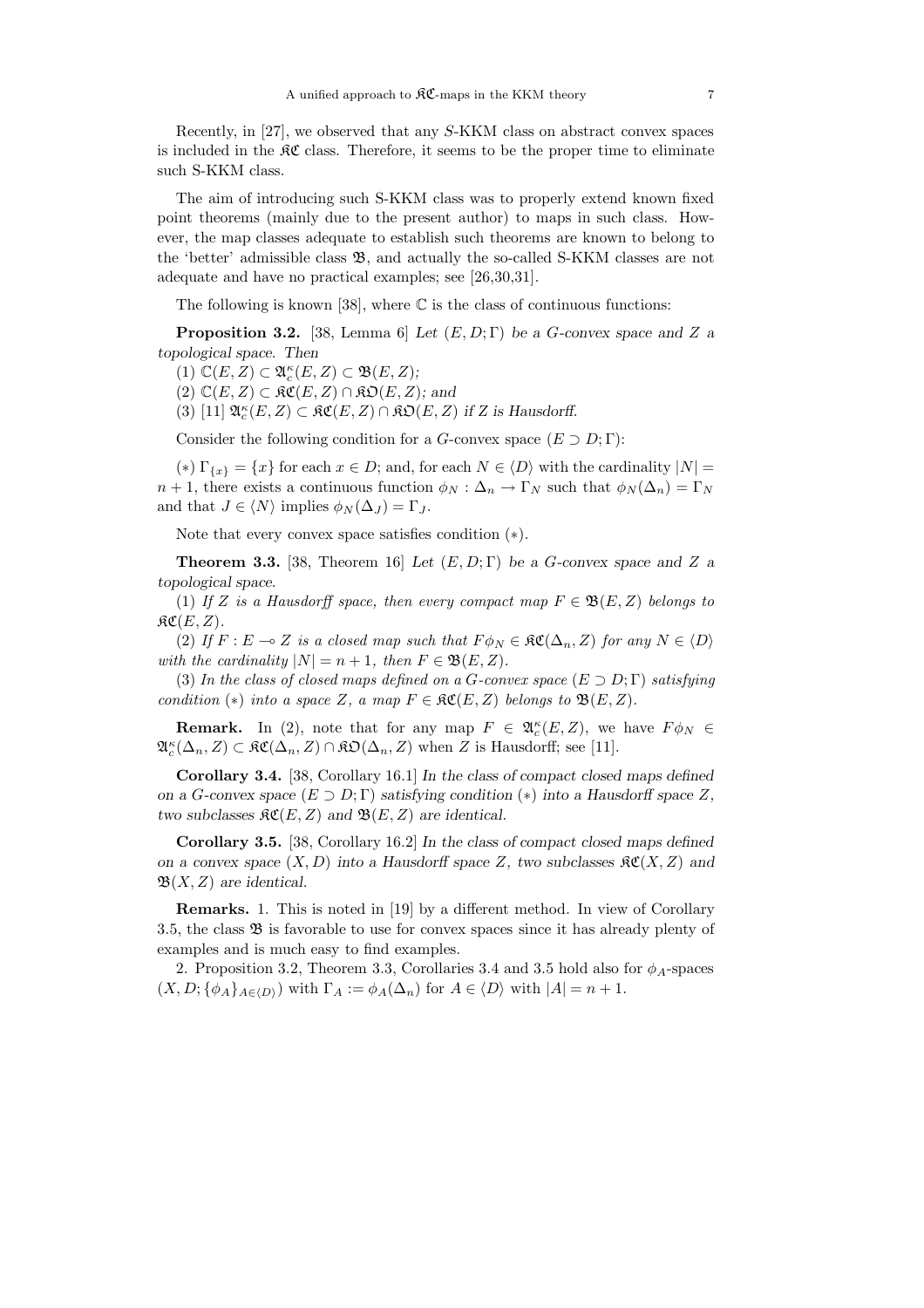**Corollary 3.6.** *Let X be a subset of a Hausdorff t.v.s., I a nonempty set, s* : *I* → *X a* map such that  $\cos(I) \subset X$ , and  $T \in s$ -KKM(*I, X, X*)*.* If *T* is closed *and compact, then*  $T \in \mathfrak{B}(X,X)$ *.* 

**Proof.** Note that  $(X, s(I))$  is a convex space and the class  $s$ -KKM $(I, X, X)$  is  $\mathcal{RC}(X, X)$ . The conclusion follows from Corollary 3.5.

In 2004, the author [26] showed that a compact closed *s*-KKM map from a convex subset of a topological vector space into itself belongs to  $\mathfrak{B}$  whenever  $s: I \to X$  is a surjection.

**Corollary 3.7.** *Let X be a subset of a Hausdorff t.v.s., I a nonempty set, s* : *I* → *X a* map such that  $\cos(I) \subset X$ , and *Y a* Hausdorff space. Then, in the *class of closed compact maps, four classes*  $\mathcal{RC}(X, Y)$ ,  $KKM(X, Y)$ ,  $s-KKM(I, X, Y)$ , and  $\mathfrak{B}(X, Y)$  *coincide.* 

**Proof.** For the convex space  $(X, s(I))$ , we have  $\Re(X, Y) = \text{KKM}(X, Y) =$  $\mathfrak{B}(X, Y)$  by Theorem 3.3(1) and (3). Note that  $KKM(X, Y) = s-KKM(I, X, Y)$  by following the proof of [10, Proposition 2.3].

In view of Corollary 3.7, all fixed point theorems on *s*-KKM maps on t.v.s. are consequences of corresponding ones on B-maps.

Since we introduced the multimap class  $\mathfrak{A}_{c}^{\kappa}$ ,  $\mathfrak{B}$ ,  $\mathfrak{K}C$ , and  $\mathfrak{K}D$ , many authors or printers mistook  $\mathfrak A$  for  $\mathcal U$  or  $\mathbb U$ ,  $\mathfrak B$  for  $\mathcal B$  or  $\mathbb B$ , and  $\mathfrak K\mathfrak D$  for  $\mathcal K\mathcal D$ . The author cordially asks his followers to keep the original notations.

### **4. Admissible abstract convex spaces**

In our work [42], we obtained very general fixed point theorems and their various particular cases. In this section, we introduce the main results of [42].

**Definition.** An abstract convex uniform space  $(E, D; \Gamma; \mathcal{U})$  is an abstract convex space such that  $(E, \mathcal{U})$  is a uniform space with a basis  $\mathcal{U}$  of the uniformity consisting of symmetric entourages. For each  $U \in \mathcal{U}$ , let

$$
U[x] = \{x' \in X \mid (x, x') \in U\}
$$

be the *U*-*ball* around a given element  $x \in E$ .

We introduce particular types of subsets of abstract convex uniform spaces adequate to establish our fixed point theory:

**Definition**. For an abstract convex uniform space  $(E, D; \Gamma; \mathcal{U})$ , a subset X of *E* is said to be admissible (in the sense of Klee) if, for each nonempty compact subset K of X and for each entourage  $U \in \mathcal{U}$ , there exists a continuous function  $h: K \to X$  satisfying

 $(1)$   $(x, h(x)) \in U$  for all  $x \in K$ ;

 $(2)$   $h(K) \subset \Gamma_N$  for some  $N \in \langle D \rangle$ ; and

(3) there exist continuous functions  $p: K \to \Delta_n$  and  $\phi_N: \Delta_n \to \Gamma_N$  with  $|N| = n + 1$  such that  $h = \phi_N \circ p$ .

**Example.** A nonempty subset *X* of a t.v.s. *E* is said to be admissible (in the sense of Klee) provided that, for every compact subset *K* of *X* and every neighborhood *V* of the origin 0 of *E*, there exists a continuous function  $h: K \to X$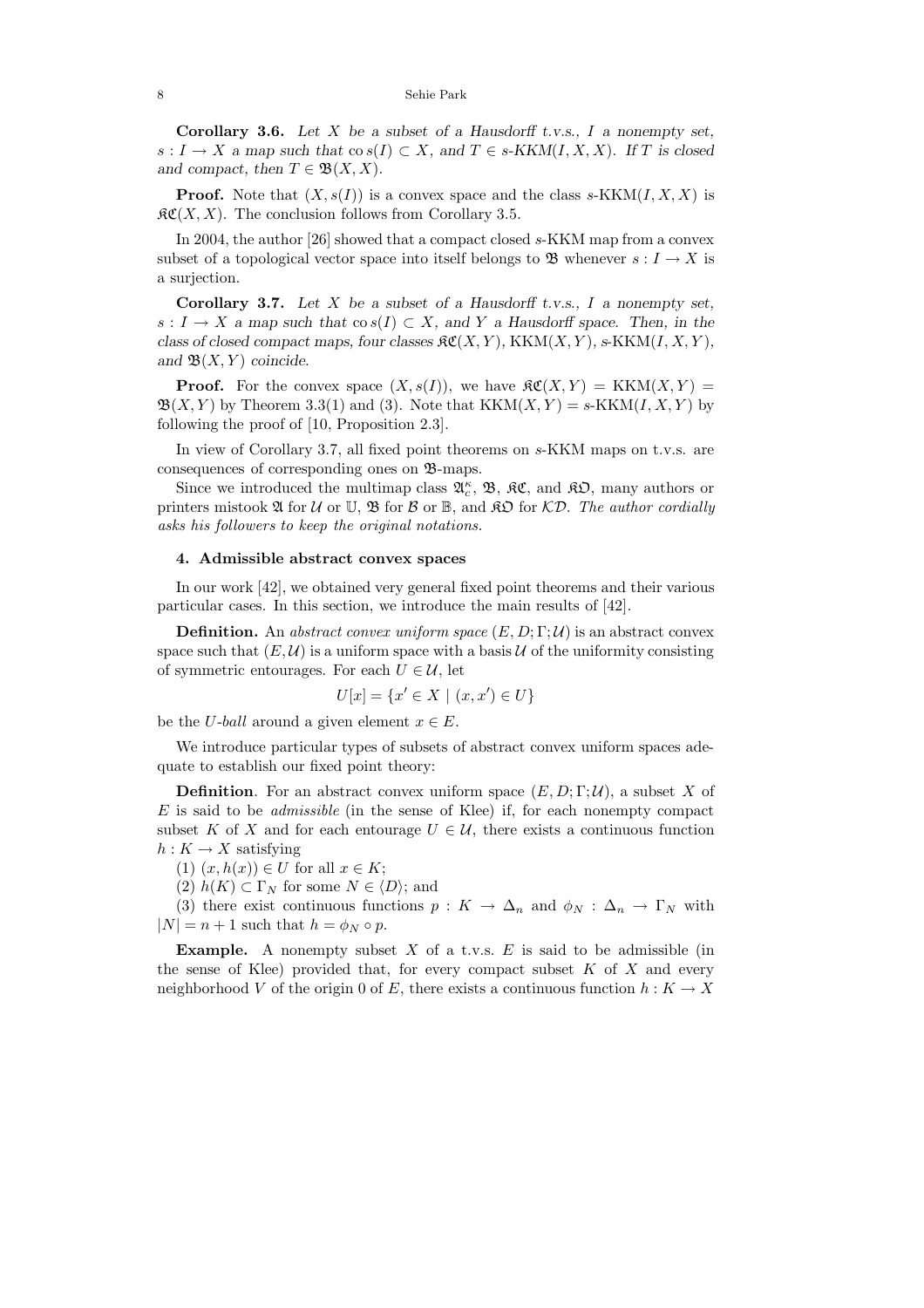such that  $x - h(x) \in V$  for all  $x \in K$  and  $h(K)$  is contained in a finite dimensional subspace *L* of *E*.

For more general purposes, we introduce a generalized version of our previous definition of the admissibility of domains of maps by switching it to the Klee approximability of their ranges, as follows:

**Definition.** Let  $(E, D; \Gamma; \mathcal{U})$  be an abstract convex uniform space. A subset *K* of *E* is said to be *Klee approximable* if, for each entourage  $U \in \mathcal{U}$ , there exists a continuous function  $h: K \to E$  satisfying conditions (1)-(3) in the preceding definition. Especially, for a subset  $X$  of  $E$ ,  $K$  is said to be Klee approximable *into X* whenever the range  $h(K) \subset \Gamma_N \subset X$  for some  $N \in \langle D \rangle$  in condition (2).

Examples of Klee approximable sets were given in [42].

The following in [42] summarizes the mutual relations among the various subclasses of abstract convex uniform spaces:

**Theorem 4.1.** In the class of abstract convex uniform spaces  $(X, D; \Gamma; \mathcal{U})$ , the *following hold:*

(1) *Any L*Γ*-space is of the Zima-Hadˇzi´c type.*

(2) *Every nonempty subset of an L*Γ*-space is locally* Γ*-convex whenever every singleton is* Γ*-convex.*

(3) *Any nonempty subset of a locally* Γ*-convex space is a* Φ*-set.*

(4) *Any Zima-Hadˇzi´c type subset of an abstract convex uniform space such that every singleton is* Γ*-convex is a* Φ*-set.*

(5) *Every G-convex* Φ*-space is admissible. More generally, every nonempty compact* Φ*-subset of a G-convex space is Klee approximable.*

We have the following main result in [42]:

**Theorem 4.2.** *Let*  $(E, D; \Gamma; \mathcal{U})$  *be an abstract convex uniform space,*  $X \subset Y$ *subsets of E*, and  $F: Y \to Y$  *a* map such that  $F|_X \in \mathfrak{B}(X, Y)$  and  $F(X)$  is Klee *approximable into X. Then F has the almost fixed point property* (*that is, for any*  $V \in \mathcal{U}, F|_X$  *has a V*-fixed point  $x_V \in X$  *satisfying*  $F(x_V) \cap V[x_V] \neq \emptyset$ *).* 

*Further if*  $(E, \mathcal{U})$  *is Hausdorff, F is closed, and*  $\overline{F(X)}$  *is compact in Y*, then *F has a fixed point*  $x_0 \in Y$  (*that is,*  $x_0 \in F(x_0)$ ).

We immediately have the following:

**Corollary 4.3.** Let  $(E \supset D; \Gamma; \mathcal{U})$  be an abstract convex Hausdorff uniform *space, and X an admissible* Γ*-convex subset of E. Then every closed compact map*  $F \in \mathfrak{B}(X,X)$  *has a fixed point.* 

**Corollary 4.4.** *Let* (*E,D*; Γ; U) *be a locally* Γ*-convex Hasdorff uniform space and X a*  $\Gamma$ -convex subset of *E.* Then every closed compact map  $F \in \mathfrak{B}(X,X)$  has *a fixed point.*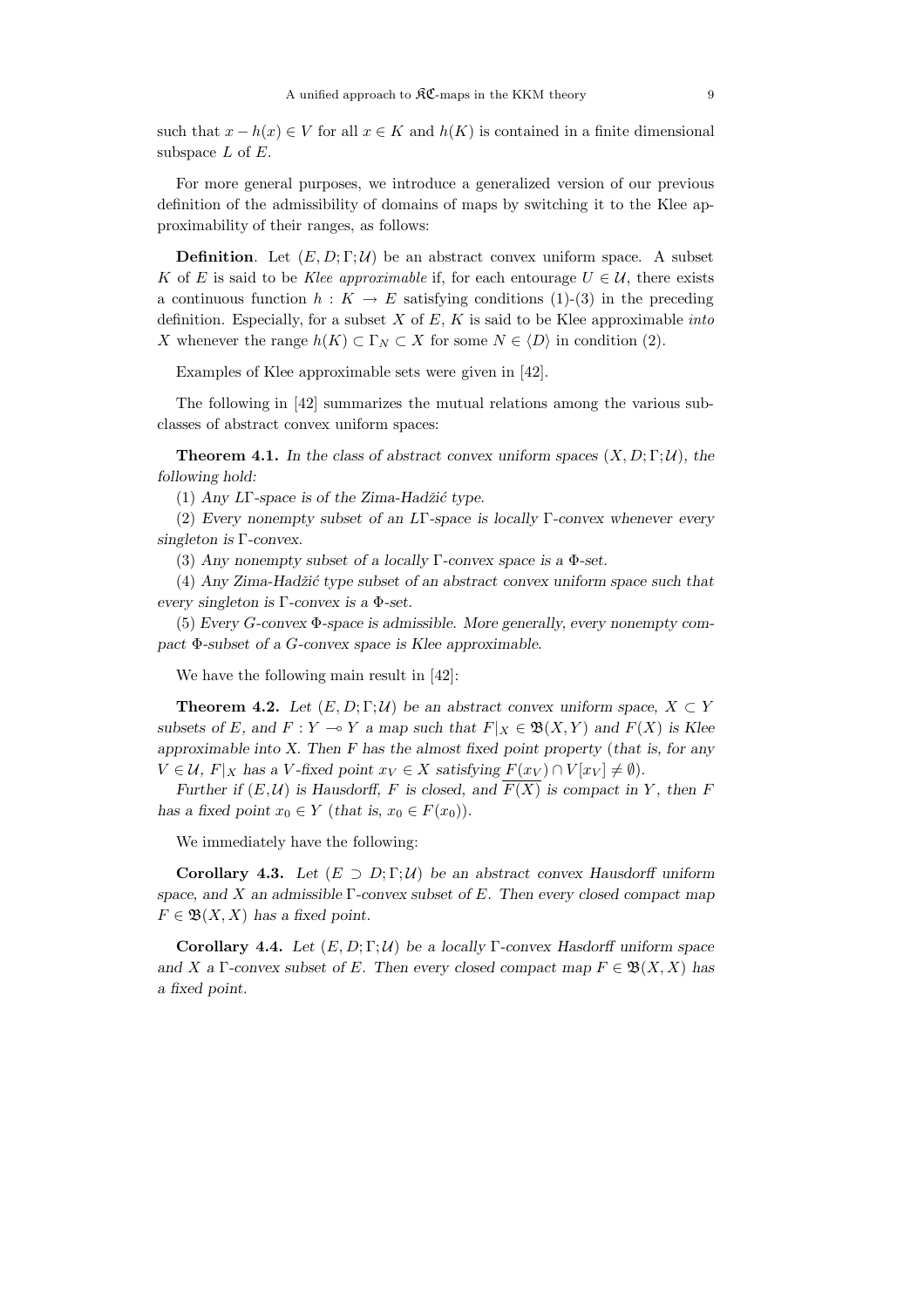### **5. Various fixed point theorems for** B**-maps**

In [27,42], we gave some of our previous results which are direct consequences of Theorem 4.2.

In this section, we give some history of analytical fixed point theory related to B-maps. For simplicity, all topological spaces are assumed to be Hausdorff unless explicitly stated otherwise.

Since 1992, we have introduced and supplied a lot of examples of the map class  $\mathfrak{A}^{\kappa}_c$  in [18,19,38]. Up to now, many authors used the class  $\mathfrak{A}^{\kappa}_c$ , but no one could find any new example of maps in that class.

In 1993 [17] and 1994 [18], we obtained the following with different methods:

**(I)** Let *X* be a compact convex subset of a t.v.s. *E* on which its dual *E*<sup>∗</sup> separates points. Then any map  $F \in \mathfrak{A}_{c}^{\kappa}(X,X)$  has a fixed point.

**(II)** Let *X* be a convex subset of a locally convex t.v.s. *E* and  $F \in \mathfrak{A}_c^{\sigma}(X,X)$ . If *F* is compact, then it has a fixed point.

In 1996, Chang and Yen [5] introduced the KKM class (see Section 3) and obtained the following:

**(III)** [5] Let *X* be a convex subset of a locally convex t.v.s. *E*. Then every compact closed map  $T \in KKM(X,X)$  has a fixed point.

In 1997, the author introduced the 'better' admissible class  $\mathfrak B$  of multimaps. We noticed that  $\mathfrak{A}^\kappa_c\subset\mathfrak{B}$  and that, in the class of compact closed maps, two subclasses  $\mathfrak{B}$  and KKM coincide. Recall that some variants of (III) were given in [19]. One of the simplest results is the following restatement of (III):

**(IV)** [19] Let *X* be a convex subset of a locally convex t.v.s. *E*. Then every compact closed map  $F \in \mathfrak{B}(X,X)$  has a fixed point.

Note that (I)-(IV) follow from Corollary 4.4.

In 1997, we obtained the following consequence of Corollary 4.3:

**(V)** [21] Let *E* be a t.v.s. and *X* an admissible (in the sense of Klee) convex subset of *E*. Then any compact closed map  $F \in \mathfrak{B}(X,X)$  has a fixed point.

In 1998, this was restated as follows:

**(VI)** [20] Let *X* be an admissible convex subset of a t.v.s. Then any compact closed map  $T \in \mathfrak{RC}(X,X)$  has a fixed point.

Moreover, in [21], we listed more than sixty papers in chronological order, from which we could deduce particular forms of  $(V)$  and  $(VI)$ . In 1999, Lin and Yu [16] showed that (VI) holds.

Since then formal generalizations of KKM class to *S*-KKM or *s*-KKM classes followed. One of the main targets of such works was to try to generalize (III) and  $(VI).$ 

In fact, studies on KKM class are generalized to those on *s*-KKM class with a surjective map  $s: I \to X$ ; see Chang et al. [3,6]. And new results on *s*-KKM maps assumed also that  $s: I \to X$  is surjective, see also Agarwal and O'Regan [1], Amini et al. [2], Huang and Jeng [9], Kuo et al. [11,12], and Shahzad [43]. But we showed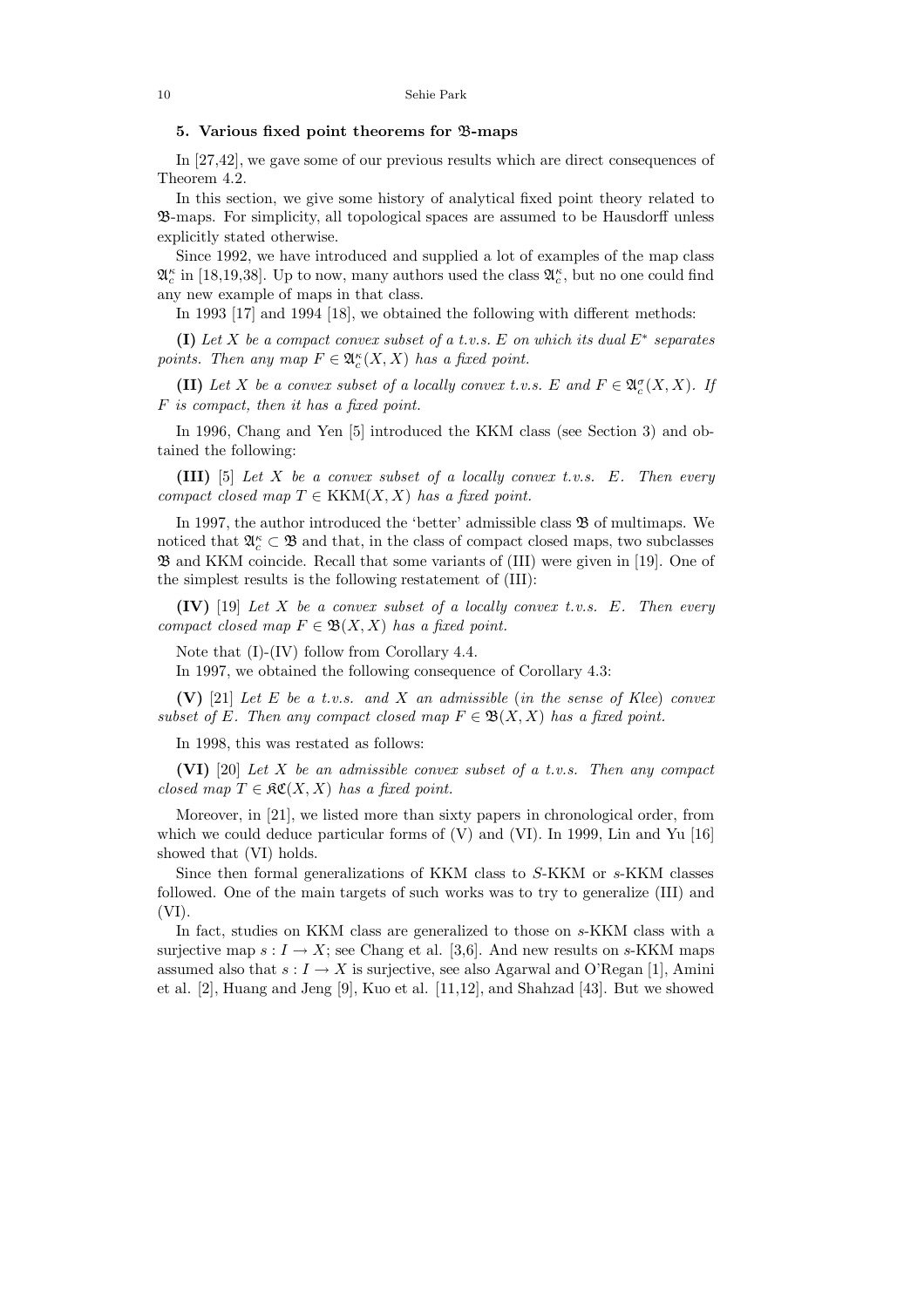that if *T* has the *s*-KKM property for a surjective map *s*, then *T* has the KKM property. Therefore (V) and (VI) are equivalent.

Moreover, in 2004 , we obtained the following for the *s*-KKM class:

**(VII)** [26] Let *X* be a convex subset of a t.v.s., *I* a nonempty set,  $s: I \rightarrow X$ a surjection, and  $T \in s-KKM(I,X,X)$ . If *T* is closed and compact, then  $T \in$  $\mathfrak{B}(X,X)$ .

From (VII) and (V), we have the following:

**(VIII)** [26] Let *E* be a t.v.s. and *X* an admissible convex subset of *E, I* a nonempty set,  $s: I \to X$  a surjection, and  $T \in s\text{-KKM}(I, X, X)$ . If *T* is closed and compact, then *T* has a fixed point.

Note that if *I* is a nonempty subset of *X*, then (VIII) reduces to Chang, Huang, and Jeng [3, Theorem 3.1].

It should be noticed that the main fixed point theorems in [3,5,16] and others are disguised forms of our (V). Most of other results in those papers are also formally generalized (but not practical) or disguised forms of earlier works of the author on the classes  $\mathfrak{A}_{c}^{\kappa}$  or  $\mathfrak{B}$  of multimaps.

Theorem 4.2 for  $X = Y$  reduces the following form of the main theorem of [26] in 2004:

**(IX)** [26] Let *X* be a subset of a t.v.s. *E* and  $F \in \mathfrak{B}(X,X)$  a compact closed map. If  $F(X)$  is Klee approximable into *X*, then *F* has a fixed point.

For  $X = Y = E$ , Theorem 4.2 reduces to the following main theorem of [27] in 2007:

**(X)** [27] Let  $(X, D; \Gamma; \mathcal{U})$  be a *G*-convex uniform space and  $F \in \mathfrak{B}(X, X)$  a multimap such that  $F(X)$  is Klee approximable. Then F has the almost fixed point property.

Further if *F* is closed and compact, then *F* has a fixed point  $x_0 \in X$  (that is,  $x_0 \in F(x_0)$ .

This theorem contains a large number of known results on t.v.s. or on various subclasses of the class of admissible *G*-convex spaces. Such subclasses are those of admissible t.v.s., Φ-spaces, sets of the Zima-Hadžić type, locally *G*-convex spaces, and *LG*-spaces; see [27]. Mutual relations among those subclasses and some related results on approximable maps, Kakutani maps, acyclic maps, Φ-maps, and others are investigated in [27].

The following two results are simple consequences of  $(X)$ :

**(XI)** Let  $(X, D; \Gamma; \mathcal{U})$  be an admissible *G*-convex space. Then any compact closed map  $F \in \mathfrak{B}(X,X)$  has a fixed point.

**(XII)** Let  $(X, D; \Gamma; \mathcal{U})$  be a compact admissible *G*-convex space. Then any map  $F \in \mathfrak{A}_{c}^{\kappa}(X,X)$  has a fixed point.

The following is a consequence of Theorem 4.2:

**(XIII)** Let *X* and *Y* be subsets of a t.v.s. *E* such that  $X \subset Y$  and  $F : Y \to Y$ a map.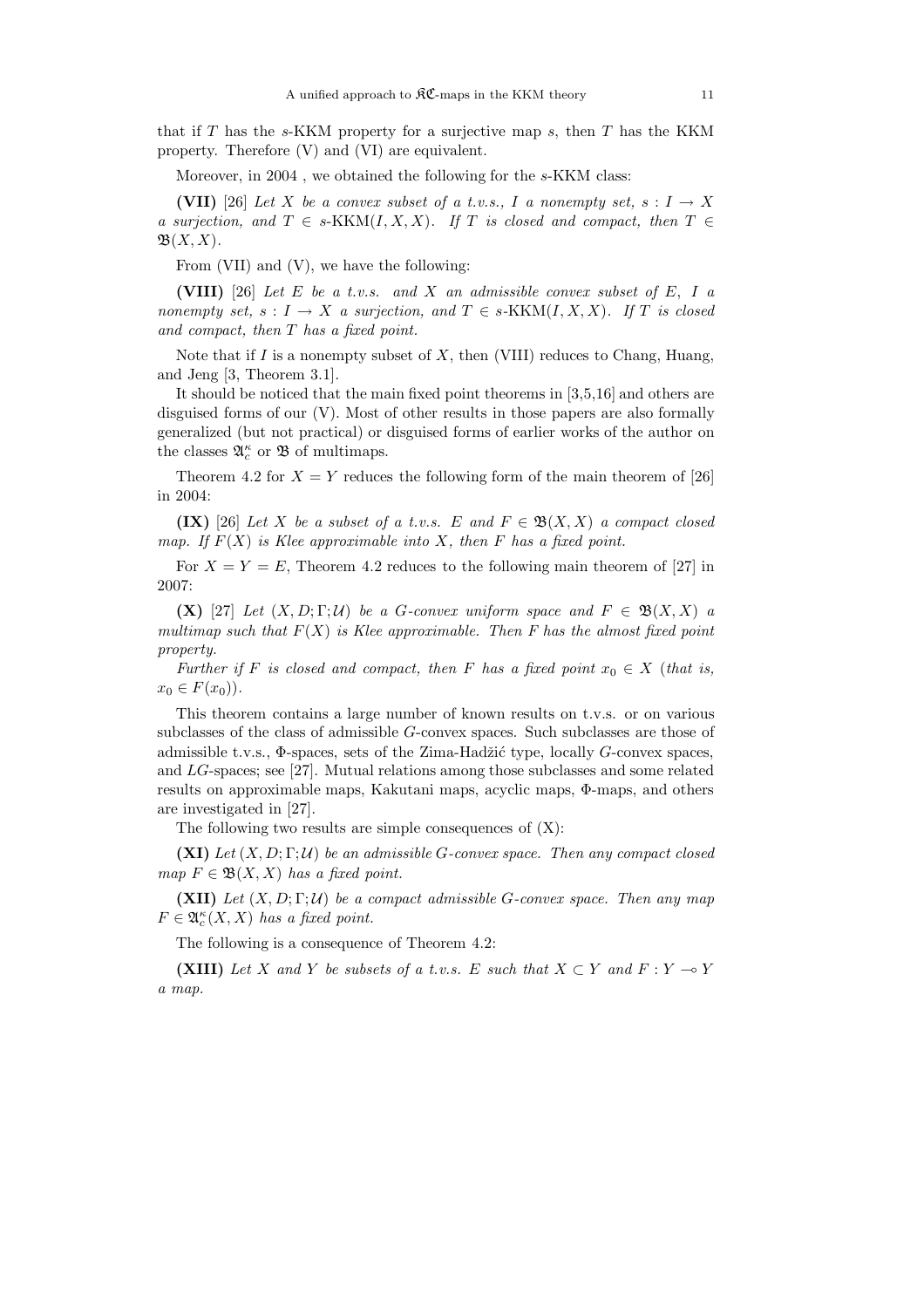(1) If  $F|_X \in \mathfrak{B}(X,Y)$  and  $F(X)$  is Klee approximable into X, then  $F|_X$  has the almost fixed point property (that is, for any  $V \in \mathcal{V}$ ,  $F|_X$  has a *V*-fixed point  $x_V \in X$  satisfying  $F(x_V) \cap (x_V + V) \neq \emptyset$ .

(2) Further if F is closed and  $F|_X$  is compact, then F has a fixed point.

Note that, in (1), *E* is not necessarily Hausdorff and that (XIII) would be better than [32, Theorem 2.2], where it should be  $\mathfrak{B} = \mathfrak{B}^p$ .

### **6. Some related results**

In 2004, we obtained the following:

**Theorem 6.1.** [26] Let *X* be a compact convex subset of a t.v.s.  $E$ ,  $I$  a *nonempty set,*  $s: I \to X$ *, and*  $T \in s-KKM(I, X, X)$  *a closed-valued map such that*  $T(X) \cap s(I)$  *is dense in*  $T(X)$ *. If T satisfies condition* 

$$
\bigcap_{U \in \mathcal{V}} \{x \in X \mid x \in T(x) + U\} = \bigcap_{U \in \mathcal{V}} cl\{x \in X \mid x \in T(x) + \text{co } U\},\
$$

*then T has a fixed point.*

Note that if  $X = I$  and  $\overline{T(X)} \subset s(I)$ , then Theorem 6.1 reduces to Huang and Jeng [9, Theorem 2.2], and if  $X = I$  and  $s = 1<sub>X</sub>$ , then Theorem 6.1 originates from Park [20, Theorem 1]. If  $T : X \longrightarrow X$  is upper semicontinuous with convex values, then  $T \in \text{KKM}(X, X) \subset s\text{-KKM}(X, X, X)$ ; see Huang and Jeng [9]. Therefore, Theorem 6.1 also generalizes Huang and Jeng [9, Corollary 2.6].

From Theorem 6.1 and [26, Corollary 2.4], we have the following:

**Theorem 6.2.** [26] Let *X* be a convex subset of a locally convex t.v.s., *I* a *nonempty set,*  $s: I \to X$ *, and*  $T \in s-KKM(I, X, X)$  *a compact closed map such that*  $T(X) \cap s(I)$  *is dense in*  $T(X)$ *. Then T has a fixed point.* 

Note that the main results in [4,5,9] are generalized and unified by Theorem 6.2. In fact, if  $X = I$  and  $T(X) \subset s(I)$ , then Theorem 6.2 reduces to Chang et al. [4, Theorem 3.2 and further if  $s = 1<sub>X</sub>$ , then to Chang and Yen [5, Theorem 2], and if *X* itself is compact, then to Huang and Jeng [9, Corollary 2.4].

Finally, in view of Corollary 3.7,  $T \in s\text{-KKM}(I, X, X)$  in Theorems 6.1 and 6.2 can be replaced by  $T \in \mathfrak{B}(X,X)$ .

#### **References**

- [1] R. P. Agarwal and D. O'Regan, *Fixed-point theorems for multifunctions in* S*-KKM maps*, Appl. Math. Lett. **16** (2003), 1257–1264.
- [2] A. Amini, M. Fakhar and J. Zafarani, *Fixed point theorems for the class S-KKM mappings in abstract convex spaces*, Nonlinear Anal. **66** (2007), 14–21.
- [3] T.-H. Chang, Y.-Y. Huang and J.-C. Jeng, *Fixed-point theorems for multifunctions in* S*-KKM class*, Nonlinear Anal. **44** (2001), 1007–1017.
- [4] T.-H. Chang, Y.-Y. Huang, J.-C. Jeng and K.-H. Kuo, *On the S-KKM property and related topics*, J. Math. Anal. Appl. **229** (1999), 212–227.
- [5] T.-H. Chang and C.-L. Yen, *KKM property and fixed point theorems*, J. Math. Anal. Appl. **203** (1996), 224–235.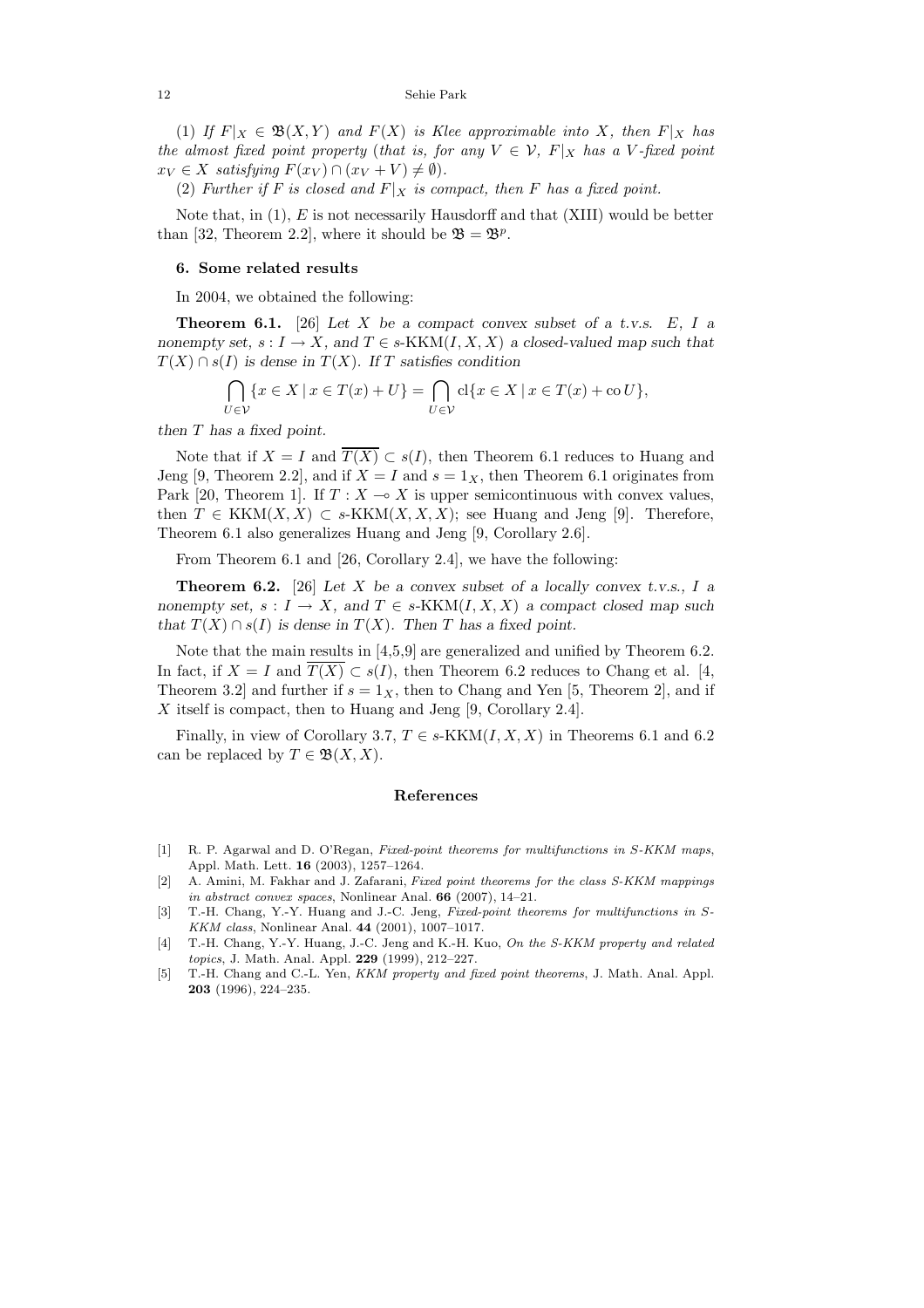- [6] , *Generalized KKM theorem and its applications*, Banyan Math. J. **2** (1996), 21–28.
- [7] C. D. Horvath, *Contractibility and generalized convexity*, J. Math. Anal. Appl. **156** (1991), 341–357.
- [8] , *Extension and selection theorems in topological spaces with a generalized convexity structure*, Ann. Fac. Sci. Toulouse **2** (1993), 253–269.
- [9] Y.-Y. Huang and J.-C. Jeng, *Fixed point theorems of the Park type in* S*-KKM class*, Nonlinear Anal. Forum **5** (2000), 51–59.
- [10] H. Kim, *KKM property, S-KKM property and fixed point theorems*, Nonlinear Anal. **63** (2005), e1877–e1884.
- [11] H. Kim and S. Park, *Remarks on the KKM property for open-valued multimaps on generalized convex spaces*, J. Korean Math. Soc. **42** (2005), 101–110.
- [12] T.-Y. Kuo, Y.-Y. Huang, J.-C. Jeng and C.-Y. Shih, *Coincidence and fixed point theorems for functions in S-KKM class in generalized convex spaces*, Fixed Point Th. Appl. **2006**, Article ID 72184, 1–9.
- [13] T.-Y. Kuo, J.-C. Jeng and Y.-Y. Huang, *Fixed point theorems for compact multimaps on almost* Γ*-convex sets in generalized convex spaces*, Nonlinear Anal. **66** (2007), 415–426.
- [14] M. Lassonde, *On the use of KKM multifunctions in fixed point theory and related topics*, J. Math. Anal. Appl. **97** (1983), 151–201.
- [15] L.-J. Lin and T.-H. Chang, *S-KKM theorems, saddle points and minimax inequalities*, Nonlinear Anal. **34** (1998), 73–86.
- [16] L.-J. Lin and Z.-T. Yu, *Fixed point theorems of KKM-type maps*, Nonlinear Anal. **38** (1999), 265–275.
- [17] S. Park, *Fixed point theory of multifunctions in topological vector spaces*, II, J. Korean Math. Soc. **30** (1993), 413–431.
- [18] , *Foundations of the KKM theory via coincidences of composites of upper semicontinuous maps*, J. Korean Math. Soc. **31** (1994), 493–519.
- [19] , *Coincidence theorems for the better admissible multimaps and their applications*, Nonlinear Anal. **30** (1997), 4183–4191.
- [20] , *Fixed point theorems for new class of multimaps*, Acta Math. Hungar. **81** (1998), 155–161.
- [21] , *A unified fixed point theory of multimaps on topological vector spaces*, J. Korean Math. Soc. **35** (1998), 803–829. *Corrections*, ibid. **36** (1999), 829–832.
- [22] , *Ninety years of the Brouwer fixed point theorem*, Vietnam J. Math. **27** (1999), 193–232.
- [23] , *Elements of the KKM theory for generalized convex spaces*, Korean J. Comp. Appl. Math. **7** (2000), 1–28.
- [24] , *Fixed point theorems in locally* G*-convex spaces*, Nonlinear Anal. **48** (2002), 869– 879.
- [25] , *Coincidence, almost fixed point, and minimax theorems on generalized convex spaces*, J. Nonlinear Convex Anal. **4** (2003), 151–164.
- [26] , *Fixed points of multimaps in the better admissible class*, J. Nonlinear Convex Anal. **5** (2004), 369–377.
- [27] , *A unified fixed point theory in generalized convex spaces*, Acta Math. Sinica, English Ser. **23**(8) (2007), 1509–1536.
- [28] , *On generalizations of the KKM principle on abstract convex spaces*, Nonlinear Anal. Forum **11** (2006), 67–77.
- [29] , *Fixed point theorems on* KC*-maps in abstract convex spaces*, Nonlinear Anal. Forum **11** (2006), 117–127.
- [30] , *Remarks on* KC*-maps and* KO*-maps in abstract convex spaces*, Nonlinear Anal. Forum **12**(1) (2007), 29–40.
- [31] , *Examples of* KC*-maps and* KO*-maps on abstract convex spaces*, Soochow J. Math. **33**(3) (2007), 477–486.
- [32] , *Fixed point theorems for better admissible multimaps on almost convex sets*, J. Math. Anal. Appl. **329**(1) (2007), 690–702.
- [33] , *Various subclasses of abstract convex spaces for the KKM theory*, Proc. National Inst. Math. Sci. **2**(2) (2007), 35–47.